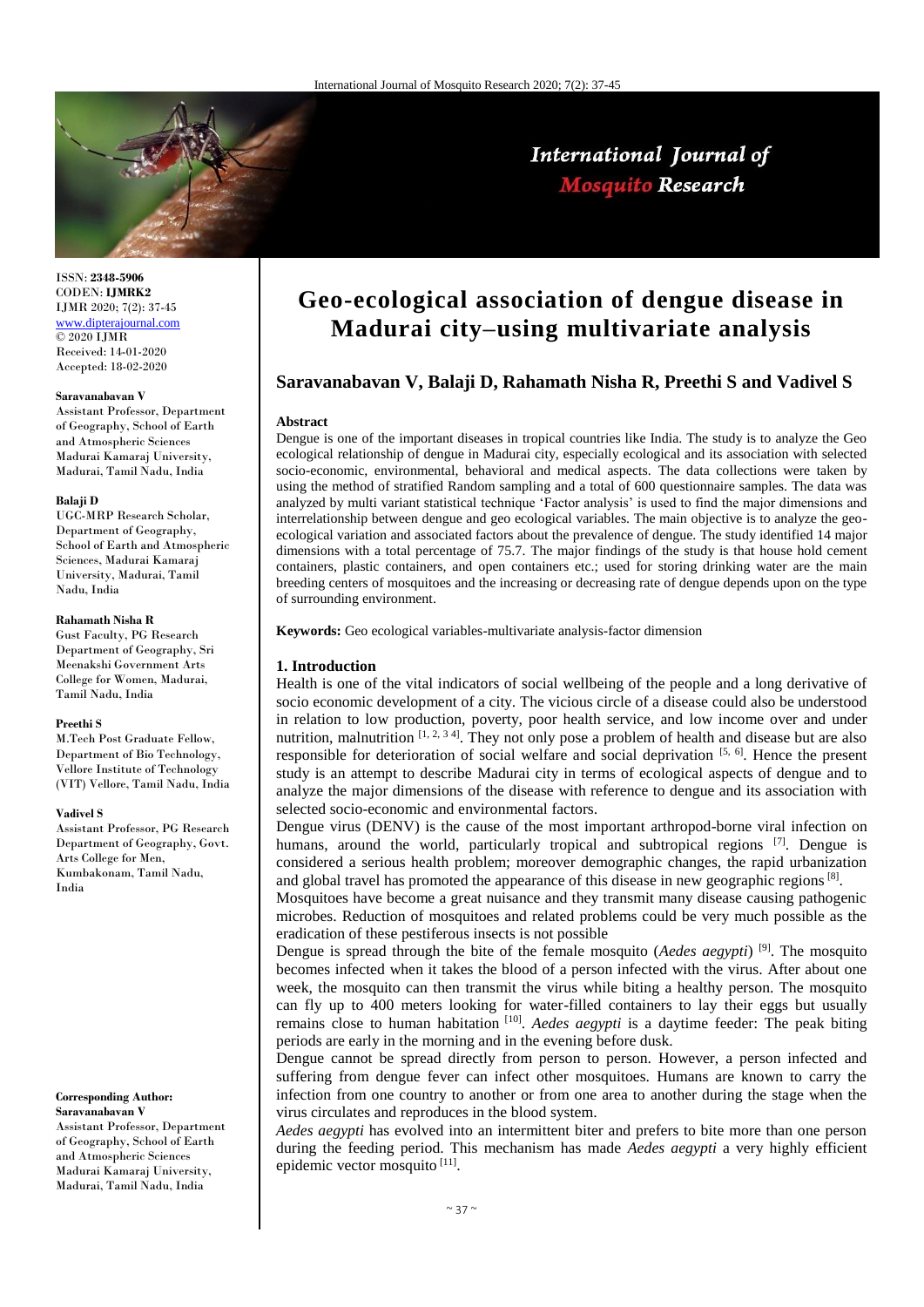The mosquitoes thrive in areas close to human population (urban areas)  $^{[12, 13, 14, 15]}$ . Dengue mosquito lays its eggs in water-filled containers inside the house and surrounding areas of dwellings [16]. (this includes non-used bottles, containers, discarded waste, tyres etc. which hold water). Adult mosquitoes "usually" rest indoors in dark areas (closets, under beds, behind curtains). Here it is protected from wind, rain and most predators, which increases its life expectancy and the probability that it will live long enough to pick up a virus from one person and pass it on to the next.

*Dengue Fever* (DF) and *Dengue Hemorrahagic Fever* (DHF) are acute febrile diseases found in the tropics and caused by four closely related virus sero types (DEN-1, DEN-2, DEN-3 and DEN-4) of the genus *Flavivirus*, family '*Flavi viridae'* [17]. It is also known as 'Break bone fever', transmitted to human by *Aedes aegypti* and also by *Aedes albopictus* [18] .

Dengue virus (DENV) – mainly transmitted by the *Aedes aegypti* mosquito – is the most common mosquito-borne viral infection worldwide. Severe dengue can be fatal if not properly treated, and every year about 25,000 patients die from dengue infection [19] . *Aedes aegypti* and *Aedes albopictus* are the principal vectors responsible for Dengue

## [20] .

The technique used in this context is the well known multivariate statistical technique known as "Factor Analysis". There are many health related papers published using Multivariate analysis [21, 22, 23, 24, 25]. Very few papers published relate to vector borne diseases and health care delivery systems  $(26, 27, 28)$ . The major objectives are

1. To identify the disease related geo ecological environmental conditions. 2. To analyze socio economic and environmental factors of patient's environment and their perception to health care 3. To derive a conceptual framework towards strengthening the foundation for Integrated health care system.

## **2. Study Area**

Madurai city lies between  $9^050'$  and  $10^010'$  of North latitude and from  $77^{\circ}55'$  and  $78^{\circ}$  30' of East longitudes. It has a geographical area of 384,680 hectares and forms a part of the fertile plain of river Vaigai, which runs in the North-West to South-East direction through the city (Fig: 1) For the present study, the study area has to be further subdivided into micro units so as to bring out the spatial differentiation.



**Fig 1:** Ward wise boundary of Study area

## **3. Material and Methods 3.1 Data Collection**

The primary data collected for the purpose of this paper was done in the form of questionnaire survey in selected wards of the study area. The patient address was collected from leptospirosis clinic. The data collected were taken by using the method of stratified Random sampling and a total of 600 questionnaire samples were drawn. The primary data in the present study is based on direct Questionnaire schedule method.

The secondary data was mainly collected from Leptospirosis Clinic (Madurai West Zone). The data collected from the above institution are, ward wise - Vector borne disease and

Zoonotic disease between 2009 and 2015. Madurai health profile was collected from the Directorate of Health Department.

## **3.2 Data analysis and techniques used**

The data collected from the questionnaire were coded and transferred into coding sheets for the purpose of deriving the variables and also to carry out the analysis. The present study is to identify the major dimensions for socio cultural, socio economic behavioral characteristics of the patients, and preventive behavior.

The technique used in this paper is the well-known multivariate statistical technique known as "Factor Analysis".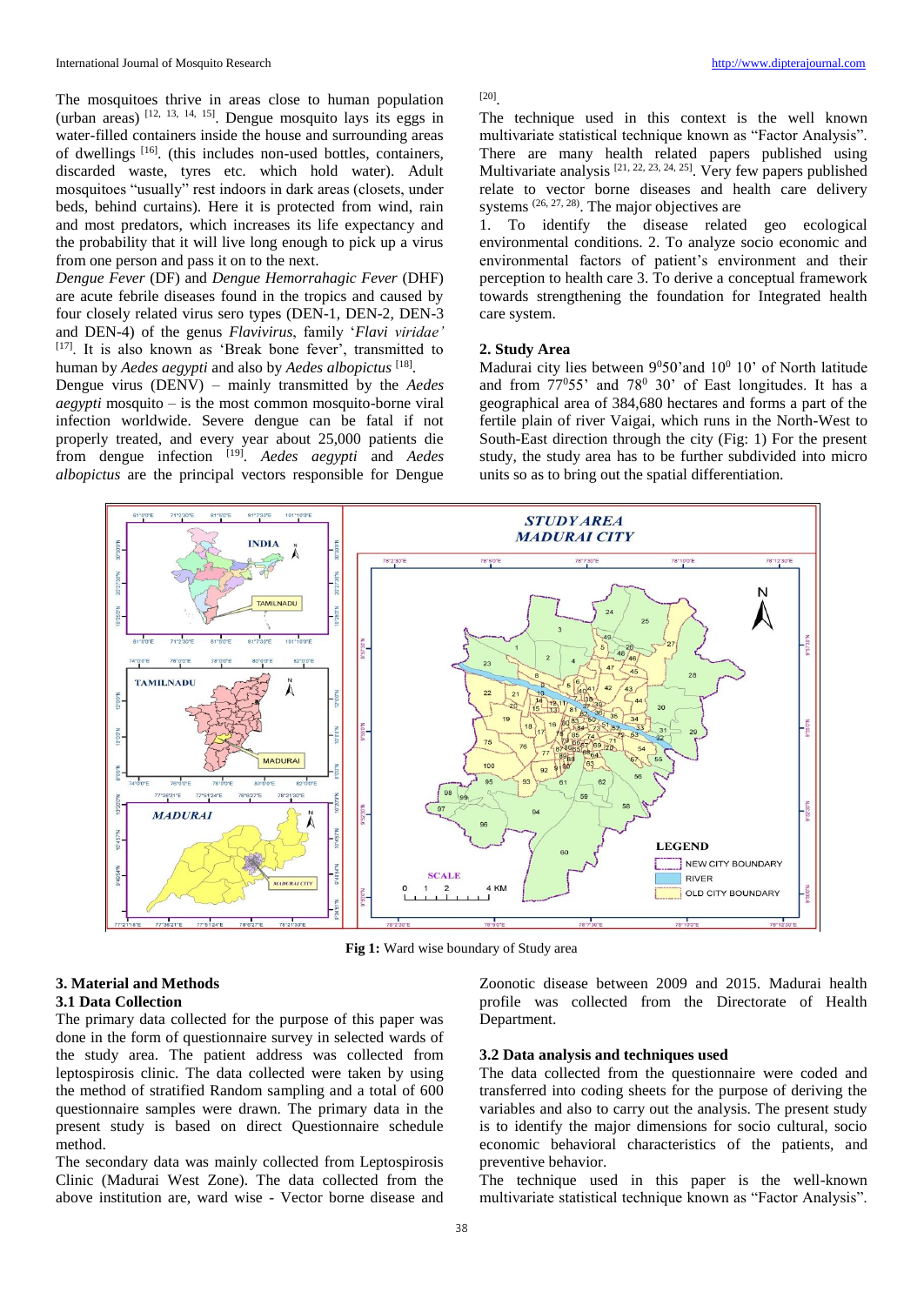Interco relation matrix was derived in factor analysis, so as to explain the interrelation between variables and the matrix and factor solution matrix was derived using the varimatrix rotation procedure. The result of factor analysis may be synthesized and brought out in the form of tables by naming the dimensions suitably on the basis of high factor loading.

## **4. Results and Discussion**

The inter correlation matrix was subjected to identify 14 major dimensions from a factor structure matrix " $38" \times$  "14". This factor loading matrix identified 14 major dimensions with a total percentage of 75.7. (Table 1) The first dimension is on the Source of Drinking water and Disease transmission, that explained a total variance 9.95 with an eigen value of 3.68 and this is designated as the primary dimension of the study (Table 2)

The first 10 factors explained more than 62.5 percent of total variance. The remaining four factors explained only 13 percent of total variance. The second factor with an eigen value of 2.98 explained a total variance of 8.06. The third factor with an eigen value of 2.83 explained a total variance of 7.66.

The factor loadings represented in the table show the variables with their respective loadings. The variance is accounted by each parameter with respect to all factors. The table on primary dimension and each factor dimension shows only the variables significant to their respective factors.

The dimension name report is based on particular dimension with positive and negative factor score value. The study discusses about each dimension variables and named *viz*. I. Source of Drinking Water and Disease Transmission, II. Socio-Economic Status Determining the Health Status, III. Frequency of accessibility to Medical treatment, awareness and Spreading of Disease, IV. Role of Educational Status on Regularity of Treatment etc. (Table 1). The name of dimensions are highly responsible for the incidence of dengue in Madurai city.

# **4.1 Dimension I: Source of Drinking Water and Disease Transmission**

The first dimension is on Source of drinking water and disease transmission explains a total variance of 9.95 with an Eigen value of 3.68. The parameter taken for Drinking water analysis includes source of water, types of containers used and duration of water availability. The main reason for spreading of disease through water is shown in the (Table 2). Most of the population takes water from street pumps under unhygienic environmental conditions. Most of them store water in plastic and silver vessels. The containers are not closed properly.

**Table 1:** Factor Solution: The Eigen Values and the Total Percentage Variance Explained by Each of the Twelve Factors

| Factor<br>No.  | Name of the Dimension                                                              | Eigen<br>value | Percentage<br><b>Variance</b> | <b>Cumulative</b><br>percentage |
|----------------|------------------------------------------------------------------------------------|----------------|-------------------------------|---------------------------------|
|                | Source of Drinking water and Disease transmission                                  | 3.68           | 9.95                          | 9.95                            |
| $\overline{c}$ | Socio-economic status determining the Health status                                | 2.98           | 8.06                          | 18.1                            |
| 3              | Frequency of Accessibility to Medical Treatment Awareness and spreading of Disease | 2.83           | 7.66                          | 25.7                            |
| 4              | Role of Educational status on Regularity of Treatment                              | 2.61           | 7.04                          | 32.7                            |
| 5              | Sources of spreading Diseases                                                      | 2.23           | 6.04                          | 38.8                            |
| 6              | Types of treatment                                                                 | 2.1            | 5.66                          | 44.4                            |
| $\mathcal{I}$  | Number of Rooms in the House                                                       | 1.94           | 5.25                          | 49.7                            |
| 8              | Relationship between hygiene and causality                                         | 1.73           | 4.67                          | 54.3                            |
| 9              | <b>Cost of Treatment</b>                                                           | 1.57           | 4.25                          | 58.6                            |
| 10             | Mosquito bites and Domestic animals                                                | 1.45           | 3.92                          | 62.5                            |
| 11             | Awareness about Disease                                                            | 1.37           | 3.69                          | 66.2                            |
| 12             | Mosquito problem                                                                   | 1.29           | 3.49                          | 69.7                            |
| 13             | <b>Causes of Disease</b>                                                           | 1.19           | 3.21                          | 72.9                            |
| 14             | <b>Quality of Drinking water</b>                                                   | 1.05           | 2.83                          | 75.7                            |

These are the reasons for the increase in mosquito breeding eggs in fresh water. The duration of Boiling water (-0.42) are negatively loaded because the people in the study area are not aware of using boiled water, and the fuel cost are very high so that they are not able to boil the water. The people in the regions are economically very low and are not able to buy purified water from outside. This dimension is named as "Source of drinking water and transmission."

# **4.2 Dimension II: Socio-Economic status determining the health status**

The variables grouped in the second dimension reveal an eigen value of 2.98 and variance (8.06). This factor contains 12 variables with positive and negative loadings. (Table 3)

The income status of the people in the region is (-0.52) very low that the loading shows a negative correlation. The income status determines the living standard of the people. Income status decides the type of treatment and amount spent for treatment. The economic status of people in the study region is too low for treatment and medicines [29].

High positive loading on Usage of water in container (0.33) and type of containers (0.39), reflect the sources of major breeding sites of mosquitoes and spreading of the disease. Most people live in compound houses and most of them use common toilets (0.34) under unhygienic condition. The type of the toilet decides the economic status. So the dimension is named as "Socio-economic status determining the health status.

## **4.3 Dimension III Frequency of accessibility to medical treatment, awareness and spreading of disease**

This factor contains 15 variables with positive and negative loading explaining as much as 7.66 of total variance with an eigen value of 2.83.(Table 4)

Season and disease prevalence are highly variable (0.58) in the present study and the duration is one week to fifty days and mostly affects children below 15 years of age. In Madurai city the medical facilities are available in GH, PHC, and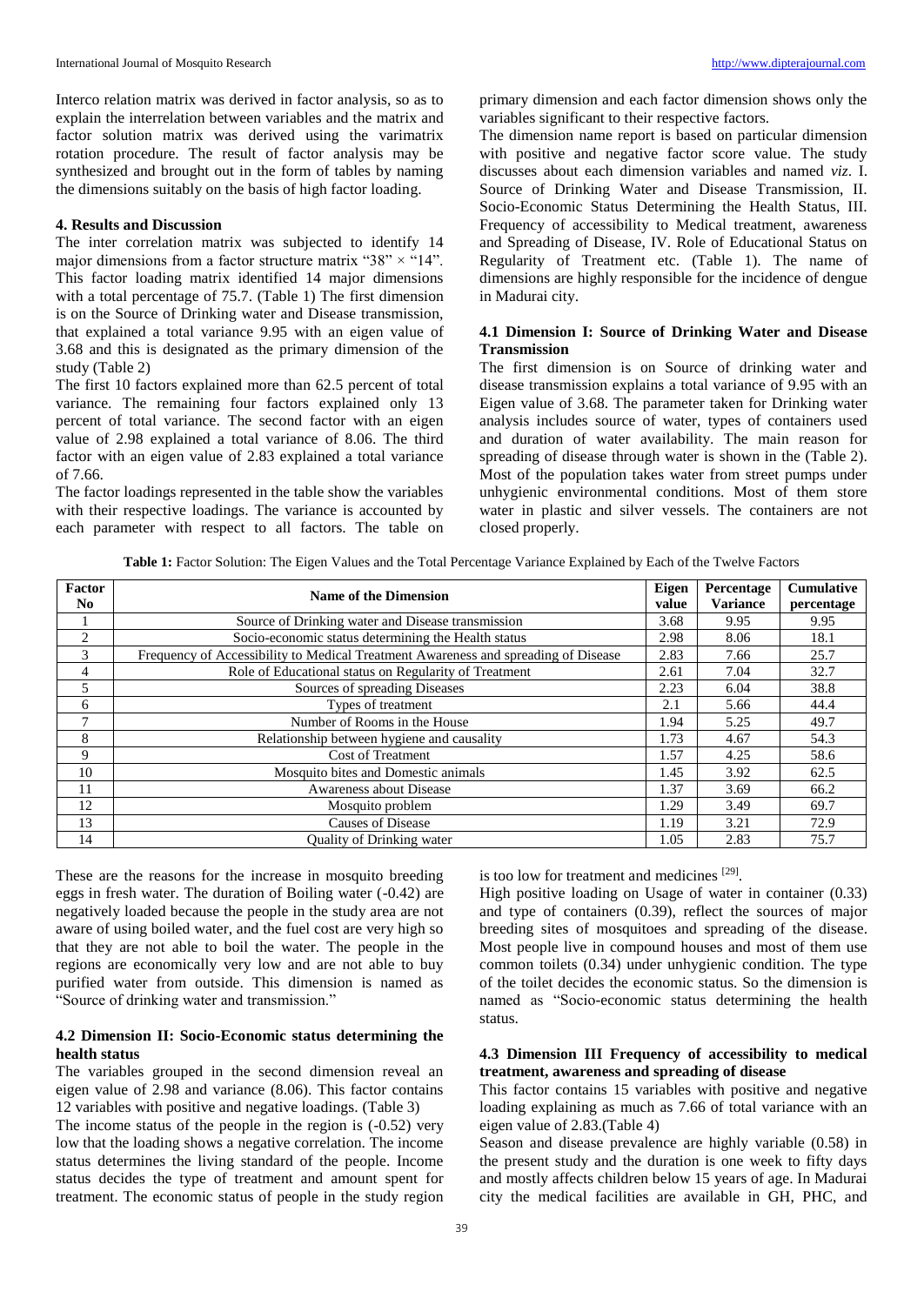Private hospitals. So people can get treatment frequently when they get affected. So the accessibility of location for treatment is proved. **(30)** Most of the people are now aware of vector borne diseases (0.42). Study area people use unhygienic water from public taps and hence consume infected water. So they cannot protect themselves from the disease. Corporation has not taken any steps to eradicate mosquitoes through spraying insecticides.

The People do not have any awareness of taking preventive vaccines. Hence the dimension is termed as "Frequency of accessibility to medical treatment awareness".

# **4.4 Dimension IV Role of educational status on regularity of treatment**

Dimension four has an eigen value of 2.61 and the percent of

variance is 7.04. (Table 5) The frequency of treatment among the people is interrelated with educational status (0.51). The age structure patterns among the causalities reveal that (0.44) the disease affects mostly the age group below 15 years.

While looking at sex ratio (0.39) males are mostly affected because they travel out and drink water from outside than females. The environmental surroundings are negatively loaded because of environment pollution and low standard of living like slums area, congested habitats, and unhygienic area. Number of water containers and occurrence of mosquitoes have a positive loading because mosquito breeding takes place with improper storing of water in old cement containers, iron drums, uncovered jars. These are the main reasons for mosquito breeding and educational status determines the regularity of treatment.

| <b>Variable Number</b> | <b>Variable Name</b>                   | <b>Factor loading</b> |
|------------------------|----------------------------------------|-----------------------|
| 3                      | Marital status                         | 0.47                  |
| 8                      | Environmental surroundings             | 0.34                  |
| 10                     | Drinking water sources                 | 0.79                  |
| 11                     | Duration of getting water              | 0.79                  |
| 12                     | Using of container facility            | 0.57                  |
| 16                     | Disposing of house waste               | 0.33                  |
| 22                     | Duration of mosquito problem           | 0.47                  |
| 23                     | Aware of vector-borne disease          | 0.38                  |
| 24                     | Initial symptoms of disease            | 0.55                  |
| 26                     | Accessibility of location in treatment | $-0.33$               |
| 30                     | Spending for the treatment             | 0.33                  |
| 33                     | Experience of after treatment          | $-0.34$               |
| 35                     | Boil the water                         | $-0.42$               |

Eigen Value: 3.68 Percentage of variance: 9.95

# **Table 3:** Socio-Economic Status Determining the Health Status

| <b>Variable Number</b> | <b>Variable Name</b>           | <b>Factor loading</b> |
|------------------------|--------------------------------|-----------------------|
|                        | Income status                  | $-0.52$               |
| 12                     | Using of container facility    | 0.33                  |
| 13                     | Types of container for storing | 0.39                  |
| 15                     | Uses of stored water           | 0.46                  |
| 17                     | Toilet facilities              | 0.34                  |
| 20                     | Experience of mosquito bites   | $-0.6$                |
| 25                     | Types of mosquito bites        | 0.5                   |
| 27                     | Distance of health centre      | 0.31                  |
| 29                     | Sanitary conditions of PHc     | $-0.4$                |
| 34                     | Getting water during travel    | $-0.5$                |
| 36                     | Seasons of Dengue infection    | $-0.39$               |
| Eigen value: 2.98      | Percentage of variance: 8.06   |                       |

## **4.5 Dimension V Sources of spreading diseases**

This factor contains 10 variables with positive and negative loadings and explains a total variance of 6.04 with an Eigen value of 0.62. The origin of dengue disease is highly loaded because dengue is a viral infection caused by the bite of female Aedes mosquitoes. Dengue occurs more frequently during warm and humid seasons and transmission is more intense in urban areas, including downtown business area. Mosquitoes that transmit dengue (Aedes mosquitoes) are day biters. Most people in the study area store water without proper lids, is another reason for the spread of fever. Income status (0.47) (Table 6) is very low among the people so they do not have enough money to purchase sterilized water cane, mosquito repelents etc., People throw their waste mostly in the streets. The family size (-0.39) in negatively loaded. Most of the families are of nuclear type. Duration of mosquitoes are

high in night time.

## **4.6 Dimension VI Types of treatment**

This factor contains as much as ten variables with positive and negative loading. In this dimension the variables explain highly positive in the family size (0.46), Types of treatment (0.43), Toilet facilities (0.38), Seasons of Dengue (0.35). The negative factors are satisfaction in medical services (-0.45), problem of mosquito bite (-0.44), marital status (-0.36).

Family size is (0.46) highly loaded with most of the houses having less than five members. They are considered as nuclear family. In the variable, Types of treatment (0.43) most of the population depend on Allopathy treatment. The satisfactory condition of medical facilities in the study area for all types of treatment are (-0.45) negatively loaded. (Table 7) The medical services offered by government are not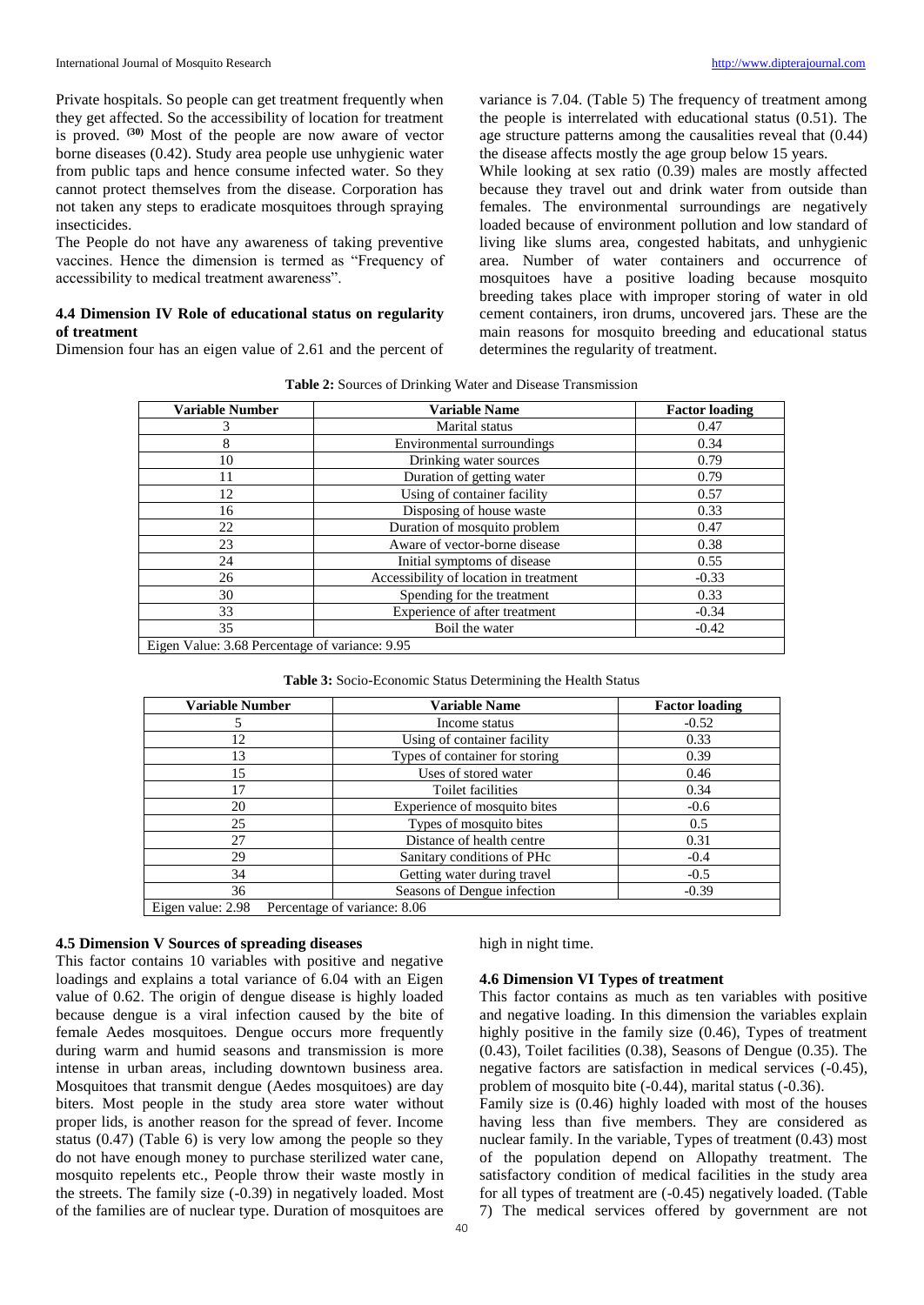satisfactory. So people spend money in private sector.

## **4.7 Dimension VII Number of rooms in the house**

The Eigen value of this factor is 2.10 and the percentage of variance is 5.25. The type of house and the number of rooms in a house influence the health of the family members. Number of rooms in the house is an indicator of socioeconomic status of the people and also the living environment. The factor loading for the variable of number of rooms is (0.32). (Table 8) If the number of rooms is less, the chance of disease, affecting other family members is very high. Lower number of rooms in the house, lesser is the socioeconomic condition of the family, and hence indicates poor health and disease proximity.

## **disease causality**

The 8<sup>th</sup> dimension explained a total variance of 4.67 with an Eigen value of 4. 67.(Table 9) The high positive factor loadings are Toilet facilities (0.52) disposing of house waste (0.36) and sanitary condition of PHC (0.36). The Negative factors are environmental surrounding (0.37) and use of stored water (-0.37).

Five variables are found while explaining the eight dimension. Toilet facilities are highly loaded and determine the standard of living of people. The disposing of garbage is mostly in the form of indiscriminate throwing in the street. Sanitary conditions of PHCs are not satisfactory when compared to private hospitals. Most of the PHC are in unhygienic conditions. So this dimension is named "Relationship between hygienic condition and Disease causality".

# **4. 8 Dimension VIII: Relationship between hygienic and**

| <b>Table 4:</b> Frequency of accessibility to medical treatment, awareness and spreading of disease |  |
|-----------------------------------------------------------------------------------------------------|--|
|                                                                                                     |  |

| Variable Number | <b>Variable Name</b>                    | <b>Factor loading</b> |
|-----------------|-----------------------------------------|-----------------------|
| 3               | Marital status                          | $-0.3$                |
| 4               | <b>Educational</b> status               | 0.32                  |
| 7               | Rooms facility                          | $-0.31$               |
| 8               | Environmental surroundings              | 0.39                  |
| 13              | Types of container for storing          | 0.34                  |
| 14              | Condition of container                  | 0.39                  |
| 15              | Uses of stored water                    | 0.32                  |
| 18              | Types of animals in houses              | 0.32                  |
| 22              | Duration of mosquito problem            | 0.39                  |
| 23              | Aware of vector – borne disease         | 0.42                  |
| 26              | Accessibility of location for treatment | 0.53                  |
| 31              | Period of treatment                     | $-0.49$               |
| 34              | Getting water during travel             | $-0.35$               |
| 35              | Boil the water                          | $-0.41$               |
| 36              | Seasons of Dengue                       | 0.58                  |

Eigen Value: 2.83 Percentage of Variance: 7.66

## **Table 5:** Role of educational status on regularity of treatment

| <b>Variable Number</b>                        | <b>Variable Name</b>           | <b>Factor loading</b> |
|-----------------------------------------------|--------------------------------|-----------------------|
|                                               | Sex Ratio                      | 0.39                  |
| C                                             | Age structure                  | 0.44                  |
| 4                                             | <b>Educational</b> status      | 0.51                  |
|                                               | Rooms facility                 | 0.32                  |
| 8                                             | Environmental surroundings     | $-0.41$               |
| 13                                            | Types of container for storing | 0.47                  |
| 14                                            | Condition of container         | $-0.34$               |
| 16                                            | Disposing of house waste       | 0.31                  |
| 19                                            | problem of mosquito            | $-0.42$               |
| 24                                            | Initial symptoms of disease    | $-0.34$               |
| 32                                            | Regularity of treatment        | 0.53                  |
| 35                                            | Boil the water                 | 0.33                  |
| 37                                            | Origin of dengue               | $-0.36$               |
| Eigen Value: 2.6 Percentage of Variance: 7.04 |                                |                       |

## **Table 6:** Sources of spreading diseases

| <b>Variable Number</b> | <b>Variable Name</b>          | <b>Factor loading</b> |
|------------------------|-------------------------------|-----------------------|
|                        | Income status                 | 0.47                  |
|                        | Rooms facility                | 0.35                  |
|                        | Family size                   | $-0.39$               |
| 16                     | Disposing of house waste      | 0.42                  |
| 20                     | Experience of mosquito bites  | 0.03                  |
| 22                     | Duration of mosquito problem  | $-0.39$               |
| 29                     | Sanitary conditions of PHC    | $-0.32$               |
| 33                     | Experience of after treatment | 0.37                  |
| 35                     | Boil the water                | $-0.32$               |
| 37                     | Origin of Dengue              | 0.62                  |

Eigen Value: 2.23 Percentage of Variance: 6.04

**4.9 Dimension IX Cost of treatment** The variables grouped in 9<sup>th</sup> dimension reveals an Eigen value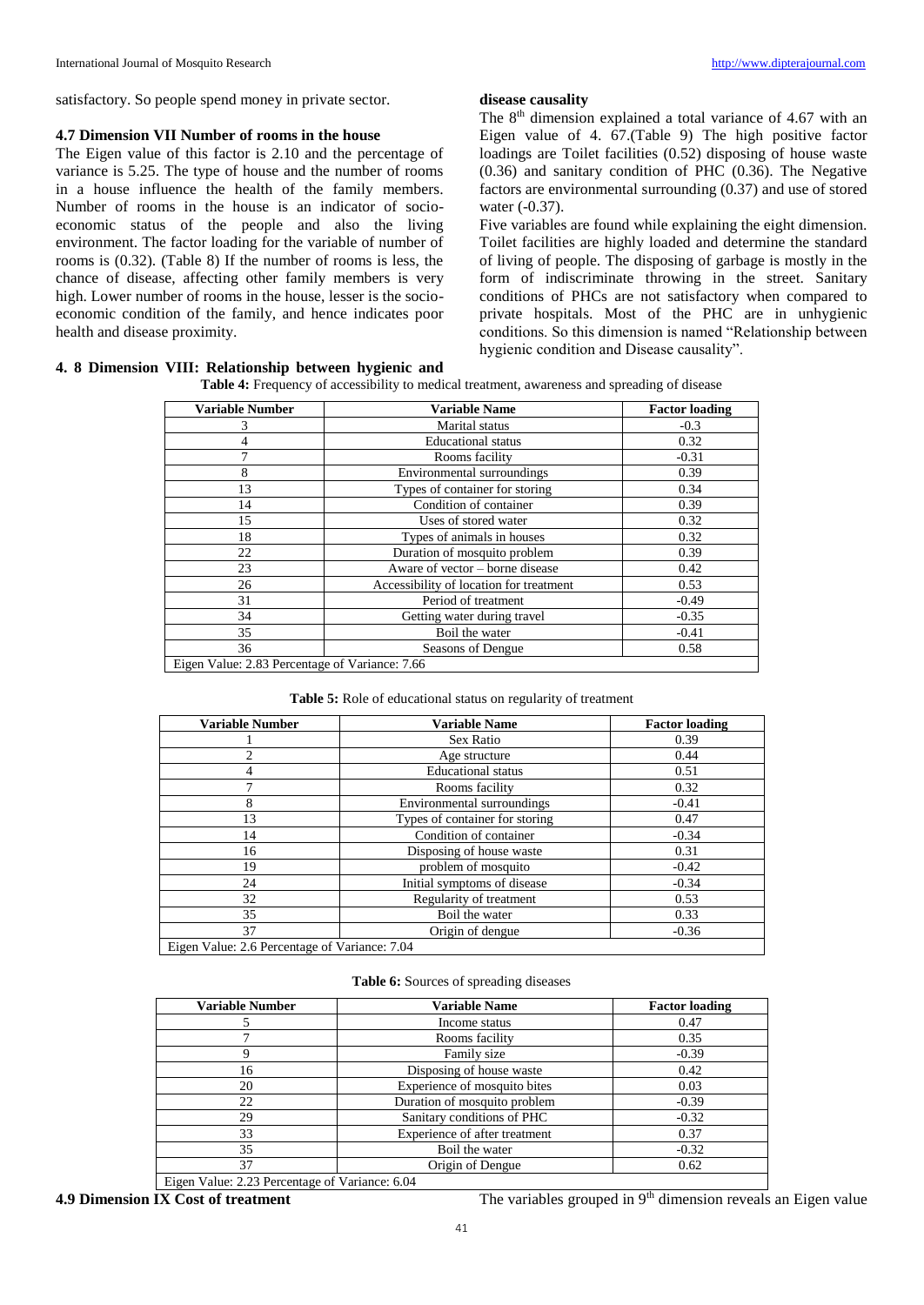of 1.57 and accounts for 4.25 percentage of variance. In this dimension positive loading can be seen in accessibility to health centre (0.38) and spending money for the treatment (0.38), and origin of Dengue fever (0.32). (Table 10) The negative factors are usage of stored water (-0.44), Toilet facilities (-0.37), and Affected with dengue (-0.33) disease.

Accessibility to health centers (0.38 from 38) positively loaded as most of them get their treatment in nearby hospital. The proximity to medical treatment is very low (0.38) as it is highly related with their low income. So they avail Government medical services rather than private sources. Affected with Dengue Fever (-0.33) in negatively loaded since most of the people are affected.

# **4.10 Dimension X Mosquito bites and domestic animals**

This factor contains as much as five variables with positive and negative loading explaining a percentage of total variance of 3.92 and an Eigen value of 1.45.(Table 11)

Experience of mosquito bites is (0.48) highly loaded in this

dimension because dengue fever is caused by mosquito. Mosquito bites are high in the study area because of open ditches in Madurai city. People do not use mosquito repellents. Types of animals in houses (0.35) are a significant in this regard. But it is not a significant source of infections. So this dimension is named as problems of "Mosquito bites and domestic animals".

# **4.11 Dimension XI Awareness about disease**

The 11<sup>th</sup> dimension highlights the awareness about disease. This factor contains as much as 4 variables with positive and negative loading explaining as much as 3.69 percentage of total variance with an Eigen value of 1.37.(Table 12)

Initial symptoms of disease (0.42) are positively loaded in this dimension. At the initial stage people thinks it as normal fever, head ache, and joint pains. When the condition exists continuously only they take blood test and get proper treatment for the dengue fever. So this dimension is named as "Awareness about disease"

| <b>Variable Number</b>                         | <b>Variable Name</b>             | <b>Factor loading</b> |  |
|------------------------------------------------|----------------------------------|-----------------------|--|
| 3                                              | Marital status                   | $-0.36$               |  |
| 9                                              | Family size                      | 0.46                  |  |
| 14                                             | Conditions of containers         | 0.32                  |  |
| 17                                             | Toilet facilities                | 0.38                  |  |
| 18                                             | Types of animals in houses       | $-0.32$               |  |
| 19                                             | Problem of mosquito              | $-0.44$               |  |
| 21                                             | Affected with Dengue             | 0.32                  |  |
| 25                                             | Types of treatment               | 0.43                  |  |
| 28                                             | Satisfaction of medical services | $-0.45$               |  |
| 36                                             | Seasons of Dengue                | 0.35                  |  |
| Eigen Value: 2.10 Percentage of Variance: 5.66 |                                  |                       |  |

**Table 7:** Types of Treatment

#### **Table 8:** Numbers of Rooms in the House

| <b>Variable Number</b>                        | <b>Variable Name</b>      | <b>Factor loading</b> |  |
|-----------------------------------------------|---------------------------|-----------------------|--|
|                                               | Age structure             | $-0.32$               |  |
|                                               | <b>Educational</b> status | 0.37                  |  |
|                                               | Income status             | 0.65                  |  |
|                                               | Rooms facility            | 0.32                  |  |
| 14                                            | Condition of container    | 0.47                  |  |
| 29                                            | Sanitary condition of PHC | $-0.34$               |  |
| Eigen Value: 1.94 Percentage of Variance 5.25 |                           |                       |  |

**Table 9:** Relationship Between Hygienic and Disease Causality

| <b>Variable Number</b>                         | <b>Variable Name</b>      | <b>Factor loading</b> |  |
|------------------------------------------------|---------------------------|-----------------------|--|
|                                                | Environment surroundings  | $-0.37$               |  |
|                                                | Uses of stored water      | $-0.37$               |  |
| 16                                             | Disposing of house waste  | 0.36                  |  |
|                                                | Toilet facilities         | 0.52                  |  |
| 29                                             | Sanitary condition of PHC | 0.36                  |  |
| Eigen Value: 1.73 Percentage of Variance: 4.67 |                           |                       |  |

#### **Table 10:** Cost of Treatment

| <b>Variable Number</b>                         | <b>Variable Name</b>      | <b>Factor loading</b> |  |
|------------------------------------------------|---------------------------|-----------------------|--|
|                                                | Family size               | 0.38                  |  |
| 15                                             | Uses of stored water      | $-0.44$               |  |
| 17                                             | Toilet facilities         | $-0.31$               |  |
| 21                                             | Affected with Dengue      | $-0.33$               |  |
| 27                                             | Distance to health centre | 0.38                  |  |
| 30                                             | Spend for the treatment   | 0.38                  |  |
| 37                                             | Origin of Dengue          | 0.32                  |  |
| Eigen Value: 1.57 Percentage of Variance: 4.25 |                           |                       |  |

**4.12 Dimension XII Mosquitoes problem** Vector borne disease is more prevalent in affecting the health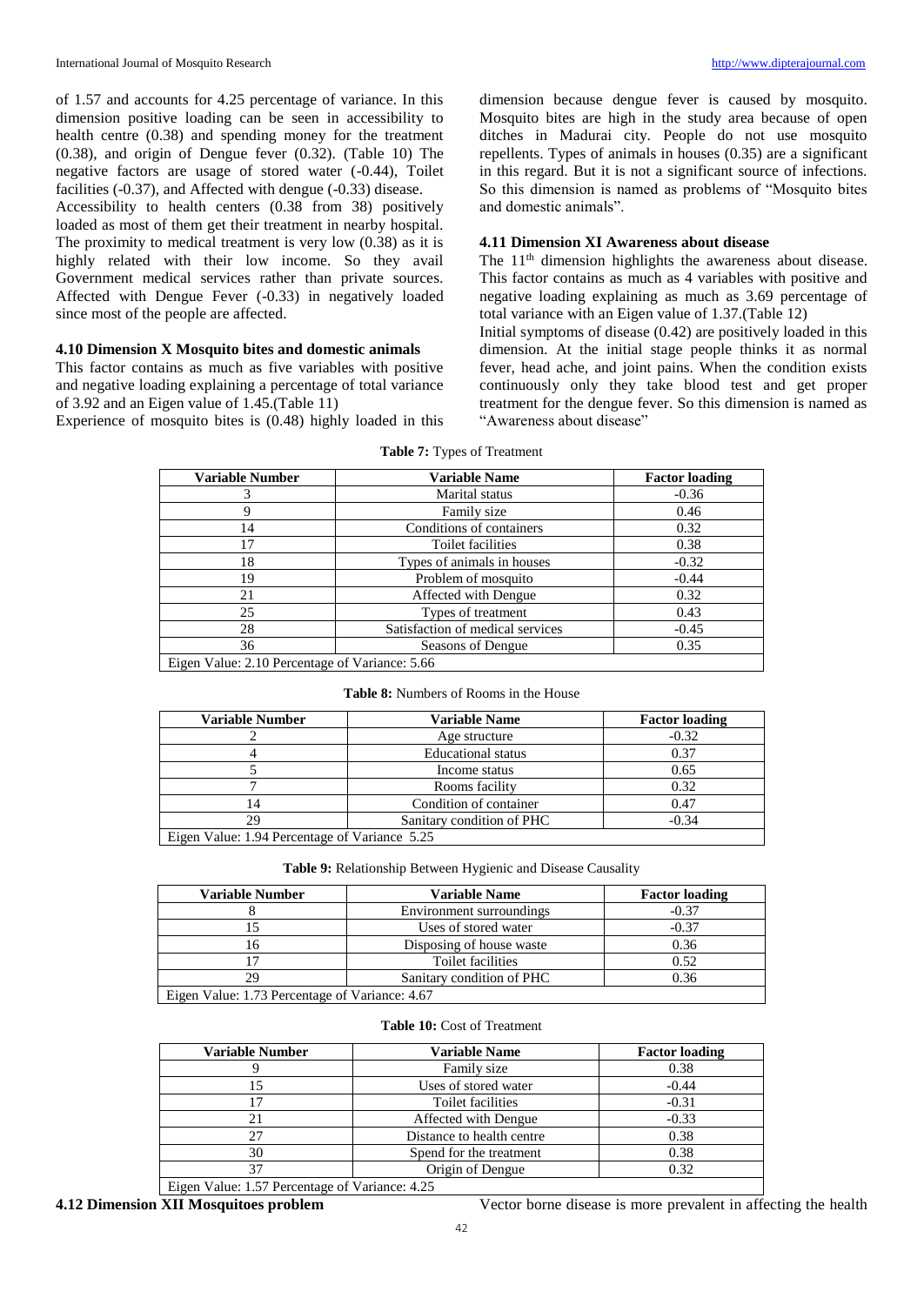of the people. More diseases are due to mosquito menace. In the present study, mosquito problem found in Madurai city is grouped in Dimension twelve and is presented in (Table 13).

This dimension explained a total variance of 3.49 with an eigen value of 1.29. The presence of mosquitoes in an area shows that there may be open cement containers, water logging in drainage, dumping of waste etc., Mosquito is a carrier of many disease causing germs. A sizeable percentage of population in Madurai city is not aware that mosquitoes breed in stagnant water bodies in the streets. From the above table factor loading of mosquito problem (-0.38) is negatively correlated. The study area has reported to have more number of Malaria, dengue, and Chickenkuniya patients.

It may be concluded that mosquito problem, is the most likely chance for a person to be affected by certain disease. In the study area it is reported that the mosquito problem is severe to very severe. Hence, the presence of mosquitoes affects the health of the people.

# **4.13 Dimension XIII Causes of disease**

The 13<sup>th</sup> dimension explained the total variance of 3.21 with an Eigen value 1.19

The positive loadings are seen in Awareness of vector-borne (0.34), Initial symptoms of disease (0.34), and Use of boiled water (0.33). The Negative loading have been in sex ratio (- 0.40) Income status (-0.31), and Types of treatment (-0.31). (Table 14)

The major cause of disease is mosquito bite. Most people sleep outside during night due to lack of room facilities and heat. The animals in the house also cause some disease to the people.

| <b>Table 11:</b> Mosquito bites and Domestic animals |  |  |  |
|------------------------------------------------------|--|--|--|
|------------------------------------------------------|--|--|--|

| Variable Number                                | <b>Variable Name</b>             | <b>Factor loading</b> |
|------------------------------------------------|----------------------------------|-----------------------|
|                                                | Age structure                    | 0.46                  |
| 18                                             | Types of animals in houses       | 0.35                  |
| 20                                             | Experience of mosquito bites     | 0.48                  |
| 28                                             | Satisfaction of medical services | $-0.36$               |
| 30                                             | Spend for the treatment          | 0.37                  |
| Eigen Value: 1.45 Percentage of Variance: 3.92 |                                  |                       |

#### **Table 12:** Awareness About Disease

| <b>Variable Number</b>                         | <b>Variable Name</b>             | <b>Factor loading</b> |
|------------------------------------------------|----------------------------------|-----------------------|
|                                                | Duration of getting water        | $-0.38$               |
|                                                | Using of container facility      | 0.32                  |
|                                                | Initial symptoms of disease      | 0.42                  |
| 28                                             | Satisfaction of medical services | 0.44                  |
| Eigen Value: 1.37 Percentage of Variance: 3.69 |                                  |                       |

#### **Table 13:** Mosquitoes Problem

| <b>Variable Number</b>                         | <b>Variable Name</b>                 | <b>Factor loading</b> |
|------------------------------------------------|--------------------------------------|-----------------------|
|                                                | Rooms facility                       | $-0.3$                |
| 18                                             | Types of animals in houses           | 0.3                   |
| 20                                             | Experience of mosquito problem       | $-0.38$               |
| 26                                             | Accessible of location for treatment | 0.44                  |
| 32                                             | Regularity of treatment              | 0.34                  |
| Eigen Value: 1.29 Percentage of Variance: 3.49 |                                      |                       |

#### **Table 14:** Causes of Disease

| <b>Variable Number</b>                         | <b>Variable Name</b>        | <b>Factor loading</b> |
|------------------------------------------------|-----------------------------|-----------------------|
|                                                | Sex Ratio                   | $-0.4$                |
|                                                | Income status               | $-0.31$               |
|                                                | Aware of vector-borne       | 0.34                  |
| 24                                             | Initial symptoms of Disease | 0.34                  |
| 25                                             | Types of treatment          | $-0.31$               |
| 35                                             | Boil the water              | 0.33                  |
| Eigen Value: 1.19 Percentage of Variance: 3.21 |                             |                       |

#### **Table 15:** Quality of Drinking Water

| <b>Variable Number</b>                         | <b>Variable Name</b>        | <b>Factor loading</b> |
|------------------------------------------------|-----------------------------|-----------------------|
|                                                | Types of animals in house   | 0.33                  |
|                                                | Getting water during travel | 0.39                  |
| Eigen Value: 1.05 Percentage of Variance: 2.83 |                             |                       |

## **4.14 Dimension XIV Quality of drinking water**

The  $14<sup>th</sup>$  dimension explains the total variance of 2.83 with and Eigen value of 1.05. (Table 15) Source of water available

during travel (0.39) and the Types of Animals in house (0.33) have positive loading factor. However, only a few studies have been conducted on primates and domestic animals that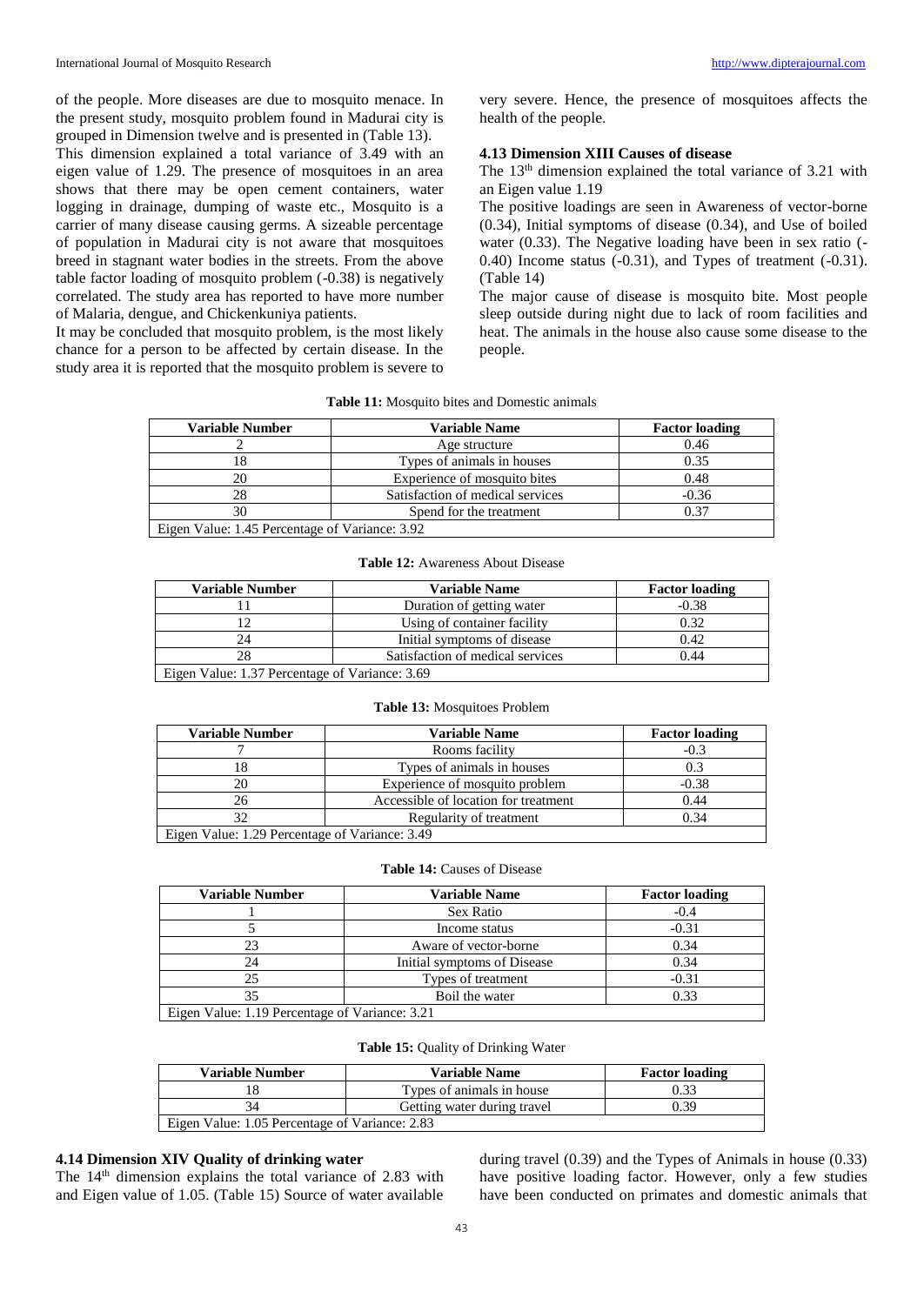could potentially be a reservoir of dengue viruses. Since domestic dogs share habitats and vectors with humans, this study aimed to investigate whether domestic dogs living in different ecological settings in dengue endemic areas **(31)** . In this study is not experience for sources of vector from animal sources in Maduai city

Most people do not take water while traveling. These people take water from bus stations or railway stations which may be impure. They do not buy the purified water bottle, because it is highly expensive. So this dimension is named as "Quality of drinking water".

## **5. Conclusion**

The health care systems are essential part in modern society. The health care of the people is mainly concerned with the differences in environmental and way of life in various geographical areas. Increasing or decreasing the rate of dengue depends upon the type of living environment. The study revealed that the incidence of dengue cases is spatially distributed in entire Madurai city. Lower socioeconomic status was independently associated with increased risk of dengue, indicating that within slum communities with high levels of absolute poverty, factors associated with the social gradient influence dengue transmission

In this study, factor loading matrix identified 14 major dimensions with a total percentage of Eigen value 75.7. The following dimensions are highlighted *viz*., Sources of drinking water, socio economic status, accessibility, education status, house and hygiene condition, surrounding environment. These are responsible factors for spreading mosquito and origin and transmission of dengue disease. The first and primary dimension 'source of drinking water and disease transmission' accounts for 9.95 of total percentage of variance and eigen value 3.68. The sample Survey identified that majority of the respondents have no awareness towards vector control measures since they are not aware of the fact that mosquitoes breed in their water holding containers kept indoor or outdoor.

## **6. References**

- 1. Saravanabavan V, Reshma CU, Preethi S. Determinants of reproductive health in working women in Thrissur district, Kerala. GeoJournal. Springer 2019;1-5. ISSN 0343-252 https://doi.org/10.1007/s10708-019-10051-z
- 2. Ganesan J, Saravanabavan V. Nutritional Problems of Anaemia Disorders Among the Tea Plantation Labourers in Nilgiris District–A Geo Medical Study. International Journal of Research Studies in Science, Engineering and Technology. 2018; 4(4):360-1366. ISSN: 2394-4099
- 3. Reshma CU, Sheheersha SK, Saravanabavan V. An Investigation on Reproductive Health Problem and Socio-Economic Predictors of Gynecological Morbidities Among Women in Thrissur District: Levels and Determinants. International Journal of Applied Management Research. 2015; 7(1):205-207. ISSN 0974 8709.
- 4. Grady SC, Wadhwa V. Today and tomorrow: Reflections on health and medical geography. Social science & medicine. 2015; 133:212-5. DOI: 10.1016/j.socscimed.2015.02.030
- 5. Selvi TP, Vadivel S. Physiological Health and Wealth Status of Children in Thanjavur Corporation, Tamil Nadu, India-A Geo-Spatial Study. Asian Journal of Humanities and Social Studies. 2017; 5:03. ISSN: 2321–

2799.

- 6. Sudharsan R, Saravanabavan V, Devanathan D. Patient Satisfaction and Perceptions about Quality of Healthcare at a Primary Healthcare Centre of Thanjavur District, Tamil Nadu. International Journal of Research in Science and Technology. 2019, (9). -ISSN: 2249-0604, p-ISSN: 2454-180X http://www.ijrst.com
- 7. Arunachalam N, Tana S, Espino F, Kittayapong P, Abeyewickrem W, Wai KT et al. Eco-bio-social determinants of dengue vector breeding: a multicountry study in urban and periurban Asia. Bulletin of the world Health Organization. 2010; 88:173-84.
- 8. Begum AS, Alok S, Nessa S. Larval survey and spatial epidemiological analysis of vector Aedes aegypti to study the risk of dengue outbreak in India. Geo Journal. 2019; 2:1-2. https://doi.org/10.1007/s10708-019-10060-y.
- 9. Palaniyandi M. Web mapping GIS: GPS under the GIS umbrella for Aedes species dengue and chikungunya vector mosquito surveillance and control. International Journal of Mosquito Research. 2014; 1(3):18-25.
- 10. Foster WA, Walker ED. Mosquitoes (Culicidae). In Medical and veterinary entomology, 2019, 261-325. Academic press. https://doi.org/10.1016/B978-0-12- 814043-7.00015-7
- 11. Liu Y, Liu J, Du S, Shan C, Nie K, Zhang R. Evolutionary enhancement of Zika virus infectivity in Aedes aegypti mosquitoes. Nature. 2017; 545(7655):482- 6. https://doi.org/10.1038/nature22365
- 12. Saravanabavan V, Balaji D, Preethi S. Identification of dengue risk zone: a geo-medical study on Madurai city. Geo Journal. Springer 2019; 84(4):1073-87. https://doi.org/10.1007/s10708-018-9909-9
- 13. Balaji D, Saravanabavan V. A geo medical analysis of dengue cases in Madurai city-Tamilnadu India. Geo Journal. Springer, 2019, 1-6. ISSN 0343-2521, https://doi.org/10.1007/s10708-019-10006-4
- 14. Balaji D, Saravanabavan V. Geo spatial variation of dengue risk zone in Madurai city using autocorrelation techniques. GeoJournal. Springer. 2020; 28:1-21. https://doi.org/10.1007/s10708-020-10143-1
- 15. Palaniyandi M, Anand PH, Pavendar T. Environmental risk factors in relation to occurrence of vector borne disease epidemics: Remote sensing and GIS for rapid assessment, picturesque, and monitoring towards sustainable health. International Journal of Mosquito Research. 2017; 4(3):9-20.
- 16. Saravanabavan V, Reejo RJ, Neethidevi A, Jayashree R. Travel and health care utilization pattern of patients in Vadippati panchayat union: A micro level study using GIS. Journal of Deccan Geographer. 2006; 44(2):97-108. ISSN.NO 0011-7269
- 17. Wenming P, Baochang F, Yongqiang D, Tao J, Hongyuan D, Ede Q. Simultaneous infection with dengue 2 and 3 viruses in a Chinese patient return from Sri Lanka. Journal of Clinical Virology. 2005; 32(3):194-8. https://doi.org/10.1016/j.jcv.2004.04.010
- 18. Chaturvedi, Umesh C, Rachna Nagar, Richa Shrivastava. Dengue and dengue haemorrhagic fever: implications of host genetics. FEMS Immunology & Medical Microbiology. 2006; 47(2):155-166. https://doi.org/10.1111/j.1574-695X.2006.00058.x
- 19. Horstick O, Tozan Y, Wilder-Smith A. Reviewing dengue: still a neglected tropical disease?. PLoS